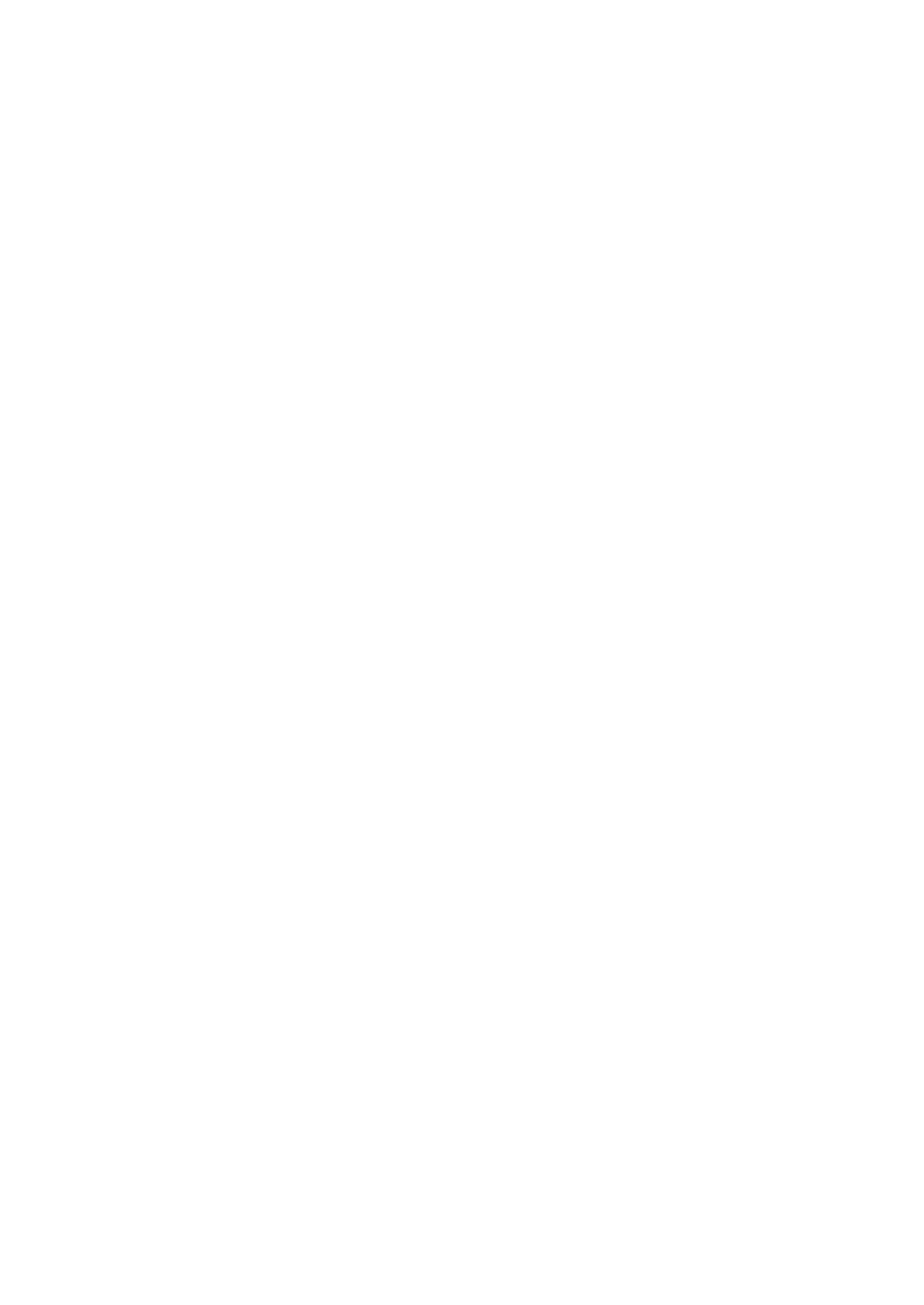## **Progress and Implications of Reforming the Global Financial System**

**Jae Ha Park**

**Deputy Dean Asian Development Bank Institute**

**Governance and Development: Views from G20 Countries** 

ICRIER, Delhi, India, 17‐19 September 2013

# **Causes and Lessons of the Global Financial Crisis (GFC)**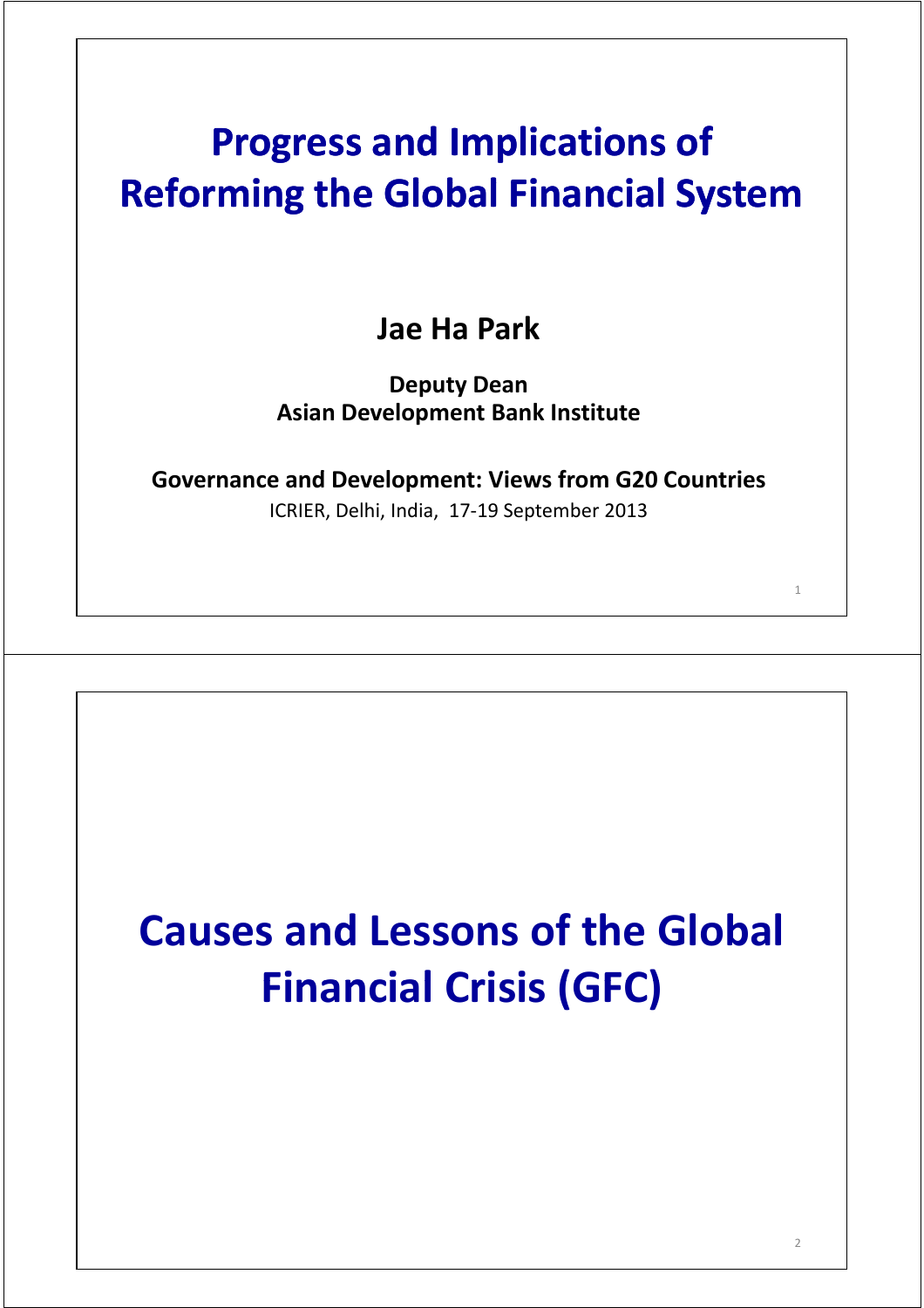## **Causes of the GFC**

- The GFC revealed a number of flaws in financial regulation and supervision
	- inadequacy of the macroprudential supervision
	- shadow banking
	- "too‐big‐to‐fail" problems
	- insufficient capital and liquidity standards
	- $-$  inadequate transparency on derivative products
	- procyclicality

#### **Lessons Learned from GFC**

- A number of lessons can be learned from the experience of the GFC
	- market discipline failed to constrain excessive risk‐taking behavior of financial institutions
	- regulatory policies, including capital, liquidity, and disclosure requirements failed to mitigate risk management weaknesses, particularly in the US and Europe
	- corporate governance failed, including uninformed and negligent boards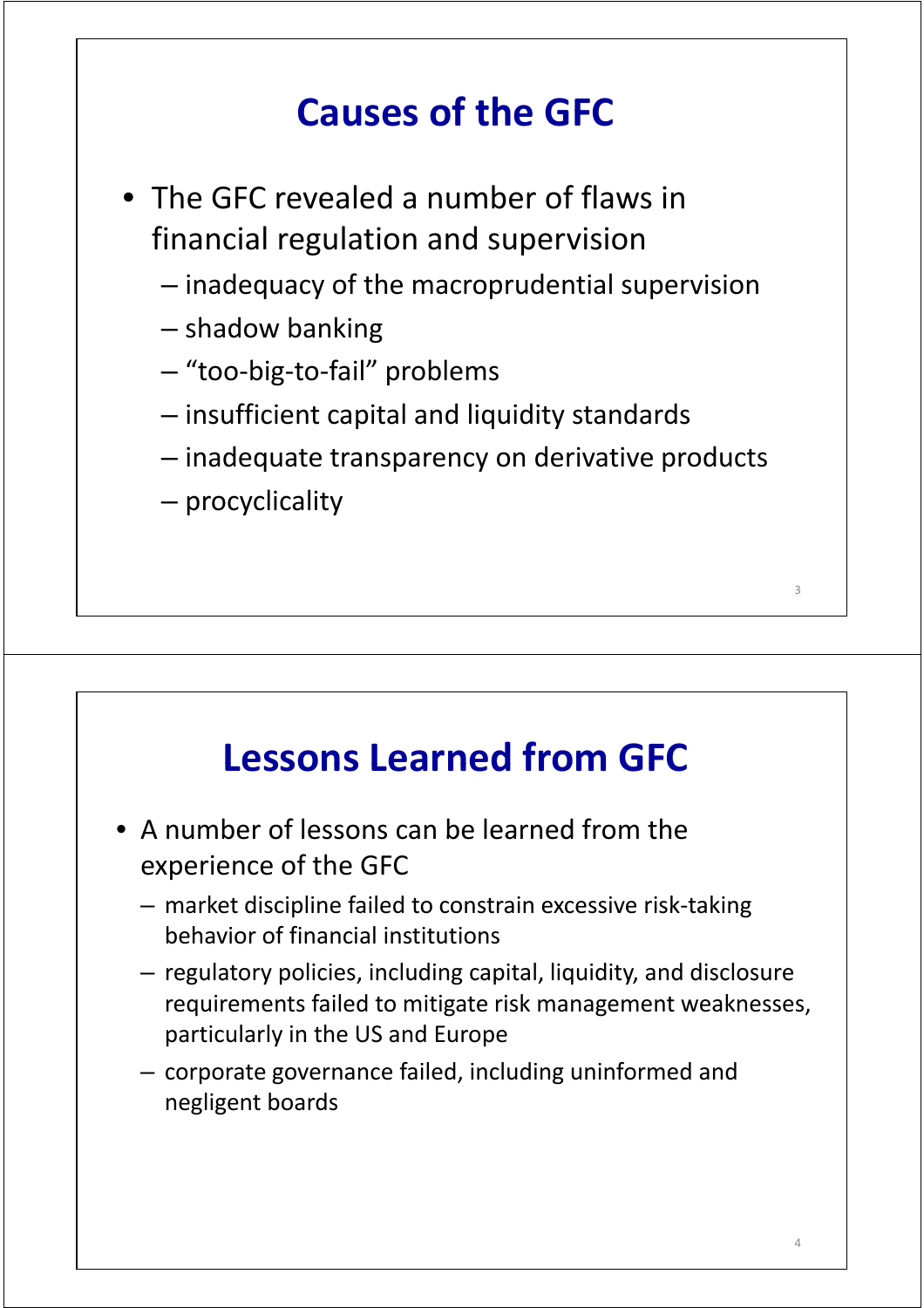#### **Lessons Learned from GFC**

- under appreciation of the importance of the relationships between banks and non‐banks
- overreliance on credit rating agencies
- the potential high cost of innovation
- compensation structures/asymmetric incentives
- the systemic importance of non‐banks
- For emerging markets, particularly in Asia, these lessons highlight the importance of having sound financial systems to promote long‐term and balanced development, as well as to absorb various types of shocks.

# **Financial Regulatory Reforms after the Global Financial Crisis**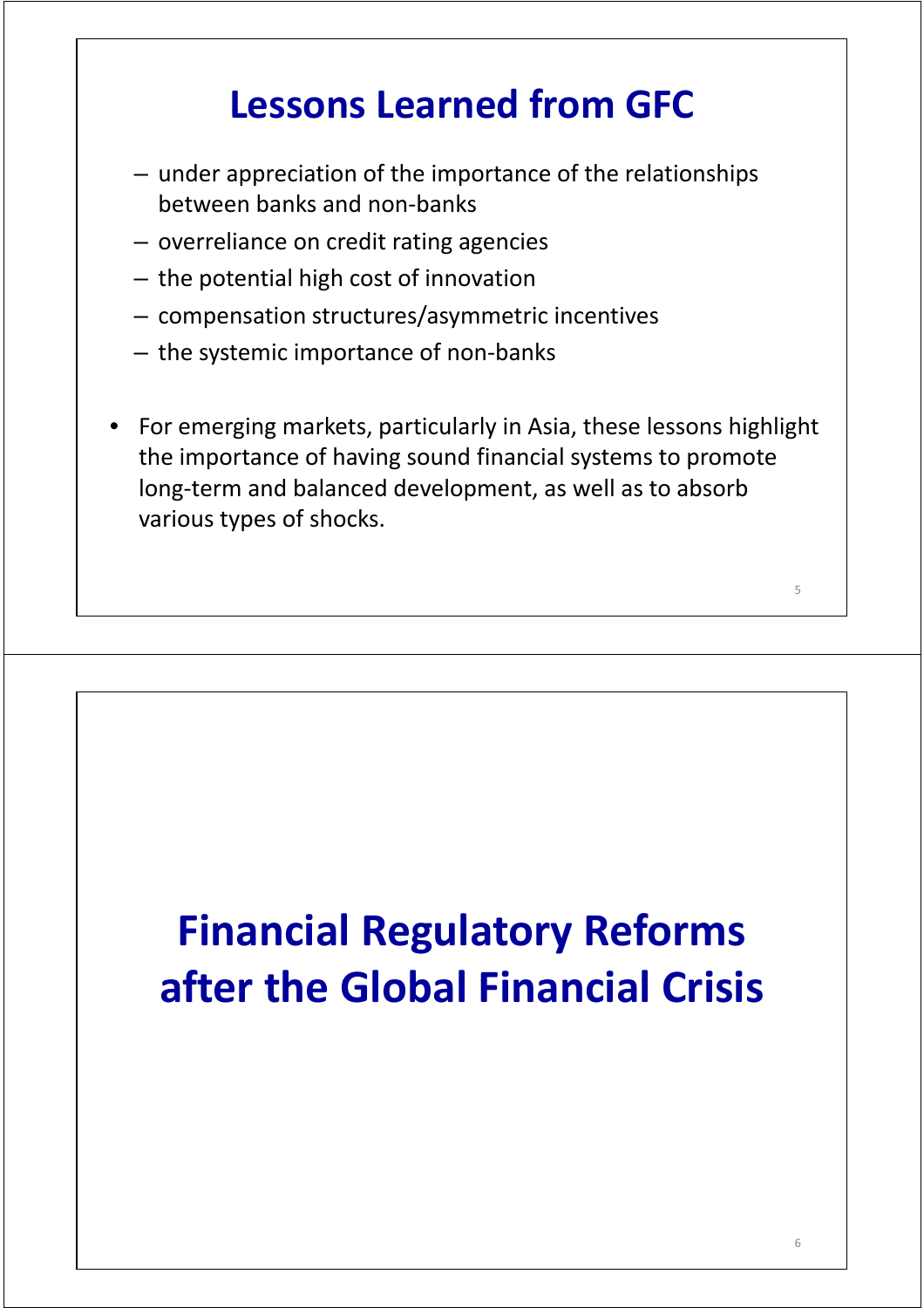

## **Financial Reform Process after GFC**

- Diverse financial reform measures have been taken by various organizations and countries to make financial systems more resilient and better able to serve the needs of the real economy.
	- strengthening prudential regulation
	- $-$  reducing systemic risk
	- increasing regulatory scope
	- improving internal risk management and compensation systems
	- $-$  developing global accounting standards and
	- improving measures to deal with non‐cooperative jurisdictions (such as tax havens, money laundering and terrorist financing).  $\frac{1}{2}$  and  $\frac{1}{2}$  and  $\frac{1}{2}$  and  $\frac{1}{2}$  and  $\frac{1}{2}$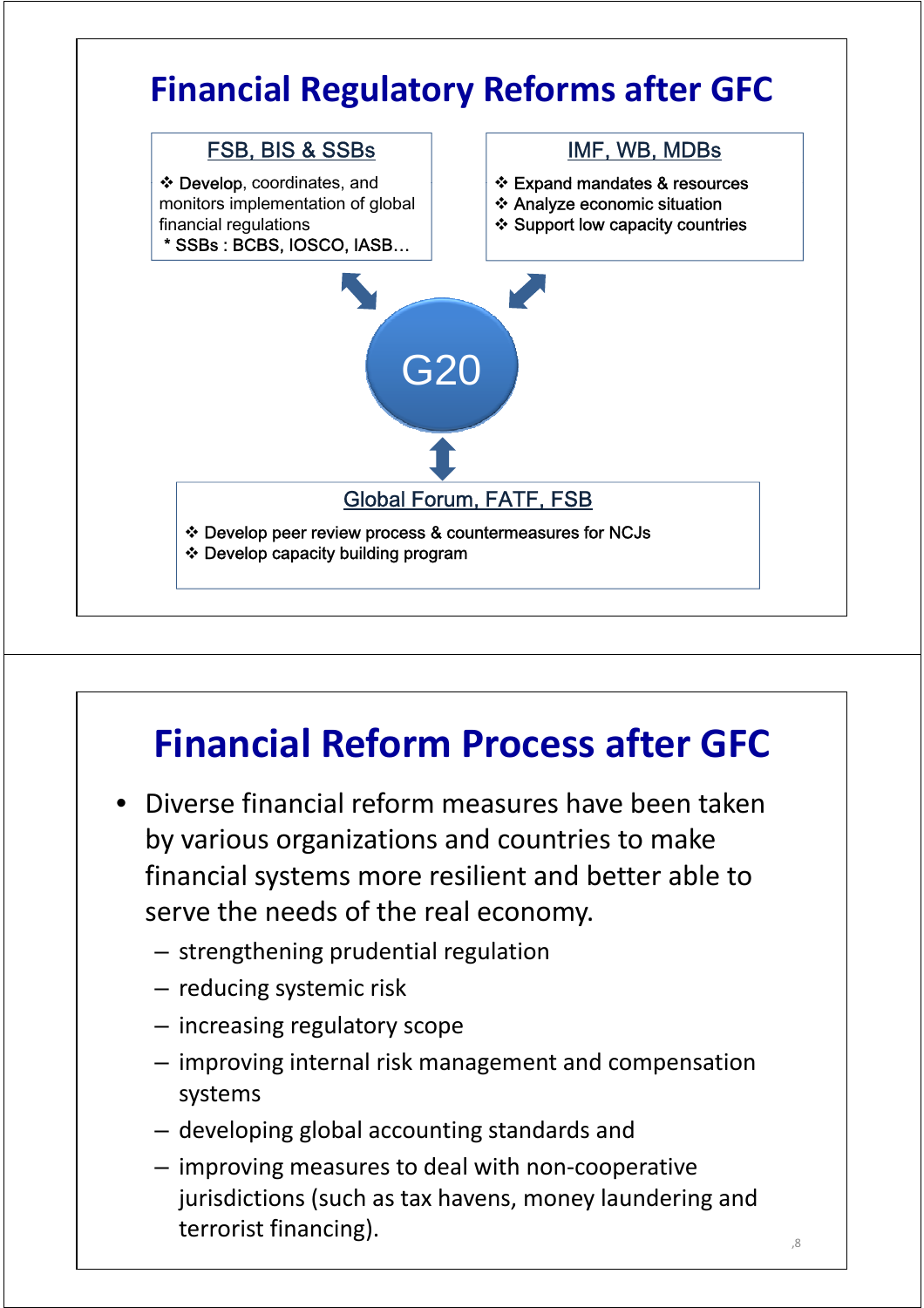## **Financial Reform Process after GFC**

- Among the various organizations that were the locus of coordination, the Financial Stability Board (FSB) took several measures including
	- Basel III compliance
	- raising the capital requirement for banks
	- getting more over‐the‐counter derivatives centrally cleared on platforms
	- improving the resolvability of systemically important financial institutions, etc.

#### **Other Regulatory Initiatives**

- Other regulatory issues are being debated, including
	- strengthened oversight of shadow banking
	- credit rating agencies
	- development of macroprudential frameworks and tools
	- $-$  convergence to strengthened international accounting standards; and
	- strengthened adherence to international supervisory and regulatory standards.

 $\overline{9}$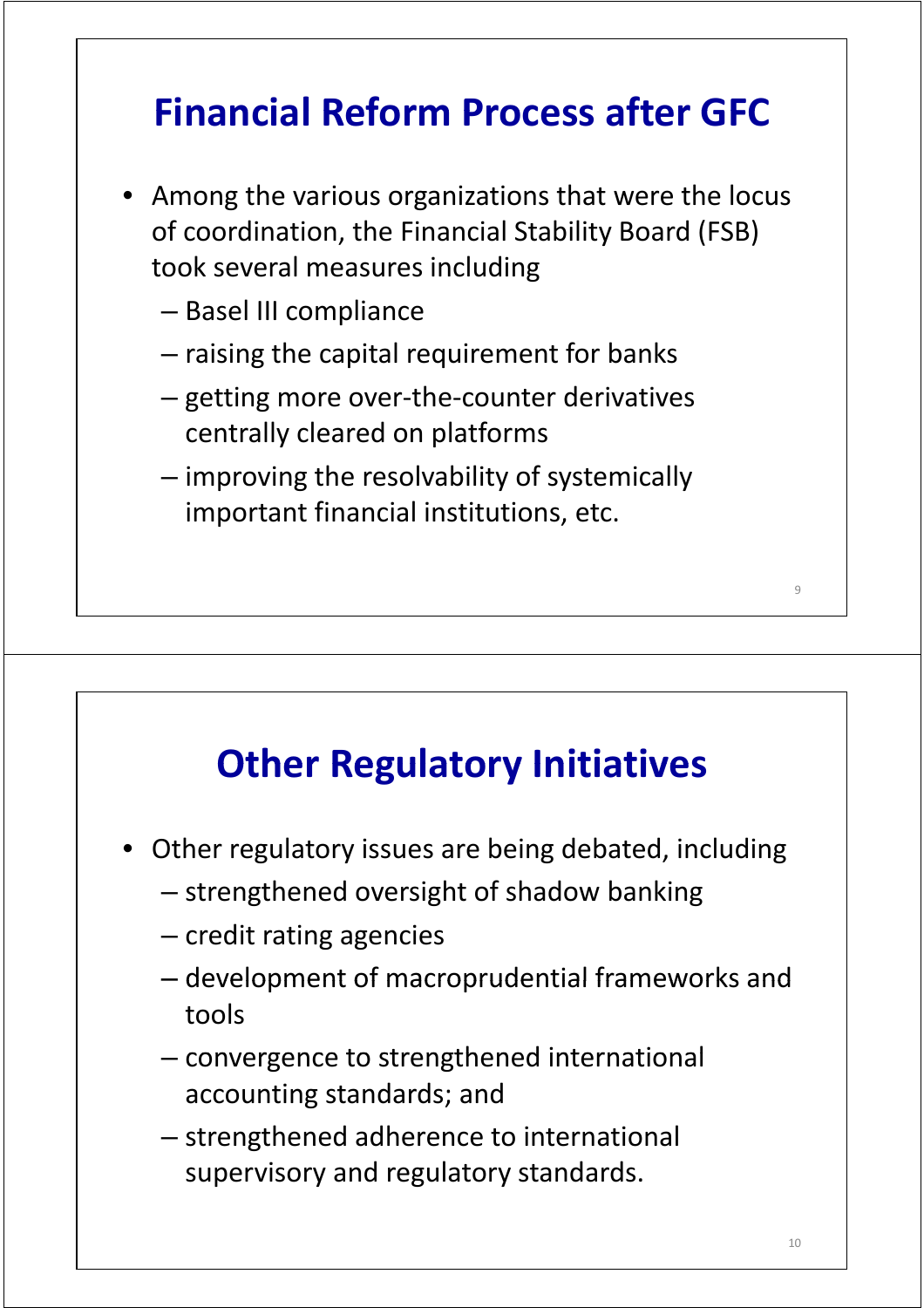## **Implications of New Rules on Asian EMEs**

#### **Implications of the New Rules**

- It is widely expected that financial reforms efforts will bring about substantial benefits by
	- − reducing the risk of financial crises,
	- − enhancing the resilience of banks and other financial institutions in case crises do arise,
	- − reducing economic volatility and increasing transparency
- However, they will also apply to a great extent to emerging economies, including those in Asia, even those economies that did not experience financial crises, and have financial systems considerably different from those in advanced economies.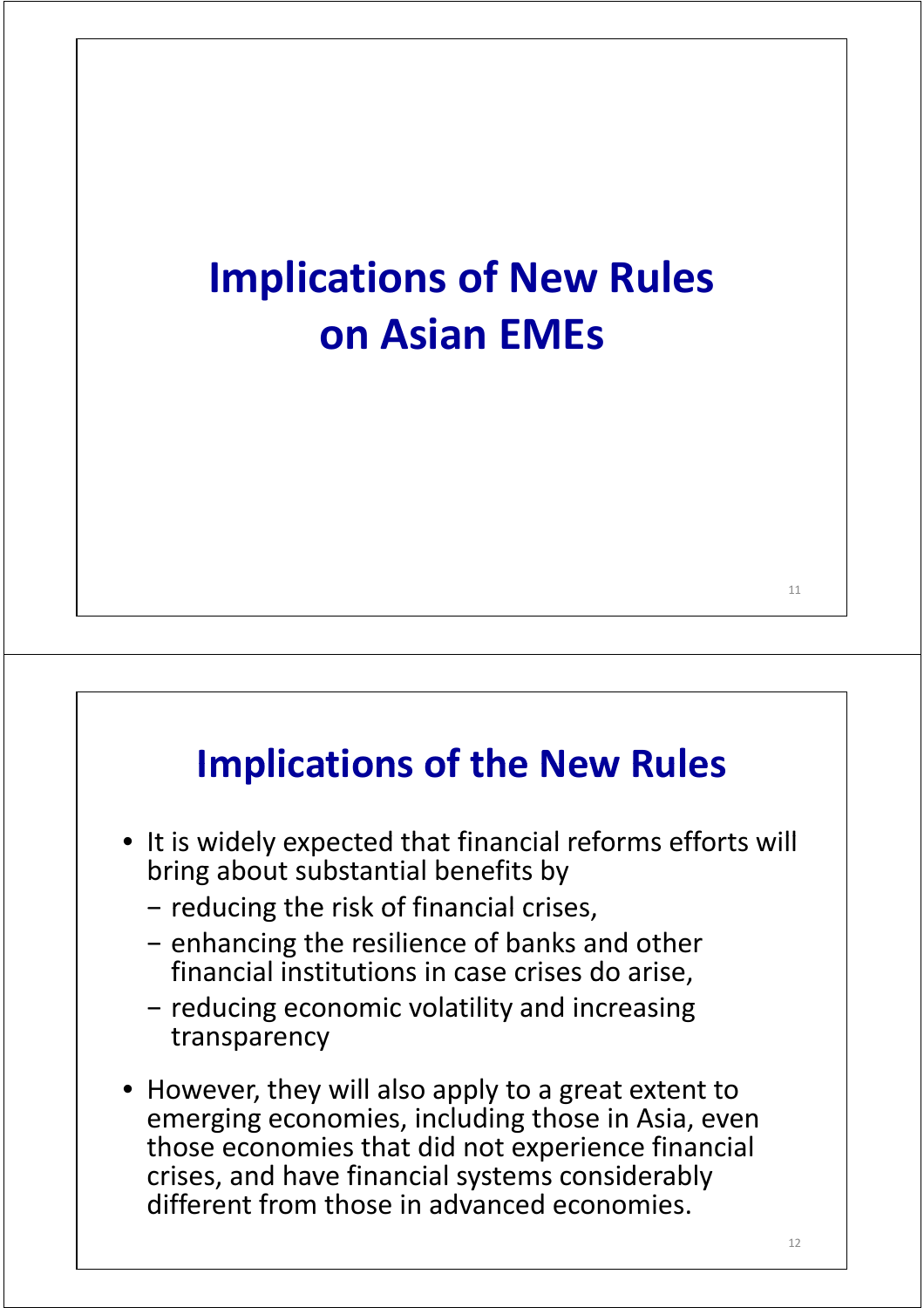## **Implications of the Higher Capital Requirements Rules on Asian EMEs**

- For EMEs, new definition of capital is not expected to represent a significant change in practice. In these economies, there are few alternatives to equity; common equity has always been the major component of capital (IMF GFSR 2012).
- Asian banks, in particular, are generally well capitalized, with overall capital adequacy levels well above the 10.5% target for 2019. NPL ratios are also generally low, reflecting the passage of time since the Asian financial crisis.
- However, the new rules could prompt Asian banks to raise capital ratios to maintain a safe margin above the minimum requirements, which could have negative impacts on loan growth.

13

## **Asia s' Financial Soundness Indicators**

| <b>Country</b>    |      | <b>Capital Ratio</b> |      | <b>NPLs</b> |  |
|-------------------|------|----------------------|------|-------------|--|
|                   | 2000 | 2011                 | 2000 | 2011        |  |
| PRC*              | 13.5 | 12.7                 | 29.8 | 1.0         |  |
| Hong Kong, China  | 17.8 | 15.8                 | 6.1  | 0.7         |  |
| India             | 11.1 | 13.1                 | 12.7 | 2.7         |  |
| Indonesia         | 21.6 | 16.1                 | 18.8 | 2.1         |  |
| Japan             | 12.2 | 14.2                 | 6.1  | 2.4         |  |
| Republic of Korea | 10.5 | 14.0                 | 6.6  | 0.5         |  |
| Malaysia          | 12.5 | 17.7                 | 15.4 | 2.7         |  |
| Philippines       | 16.2 | 17.1                 | 16.6 | 2.6         |  |
| Singapore         | 19.6 | 16.0                 | 3.4  | 1.1         |  |
| Taipei, China*    | 11.9 | 11.9                 | 4.4  | 0.4         |  |
| Thailand          | 11.9 | 12.3                 | 17.7 | 4.1         |  |
| Viet Nam          | N/A  | 11.6                 | N/A  | 1.6         |  |

Notes: Capital ratio means the Ratio of Bank Regulatory Capital to Risk-Weighted Assets, %. NPL = Ratio of non performing loans to weighted risk assets, %

\* PRC's NPL ratio, Taipei,China's Capital Ratio and NPL Ratio for 2000 and 2001 data.

Sources: Financial Soundness Indicators, IMF, available at: http://fsi.imf.org/, accessed 13.02.2013; Bankscope (for Taipei,China, Thailand (2010-2011), and Viet Nam (2007-2011)).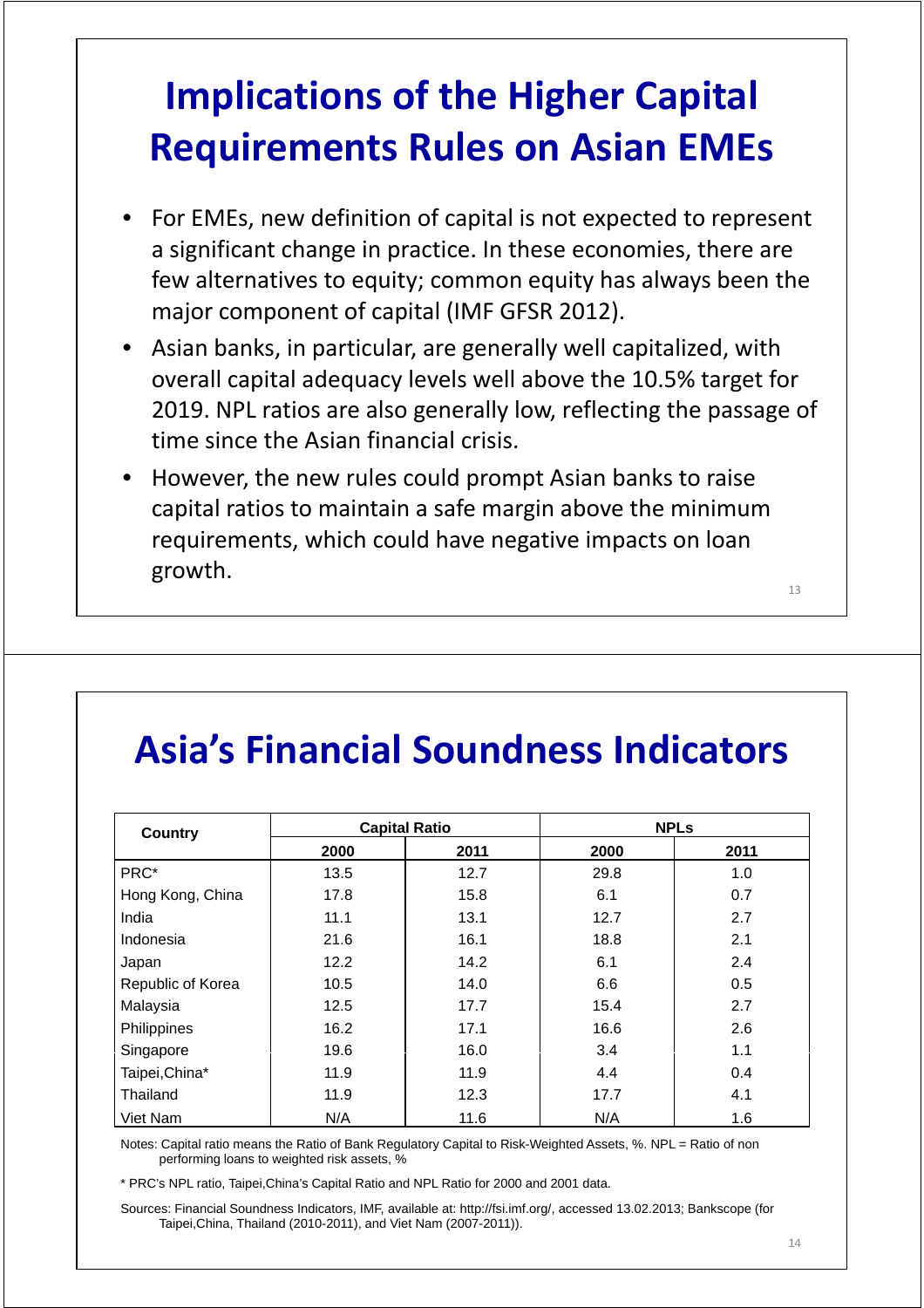## **Implication of the Liquidity Standards on Asian EMEs**

- Potential issues of the liquidity standards for emerging economies include
	- the scarcity of high quality liquid assets in emerging market economies (EMEs) may inhibit local capital raising and constrain liquidity in local markets.
	- liquidity ratios may constrain bank lending in economies where bank lending is the main source of credit.
	- the calculation of required ratio can be complex.

## **Implication of other requirements on Asian EMEs**

- A number of other new requirements originating from the FSB and the Basel Committee on Banking Supervision (BCBS) may have potentially negative impacts on Asian EMEs
	- Policy measures for globally systemically important financial institutions may constrain lending growth in host countries.
	- Additional capital requirements and margin requirements for uncleared over-the-counter derivatives may limit financing opportunities.
	- New rules may put domestic central clearing parties at a disadvantage relative to those in advanced economies.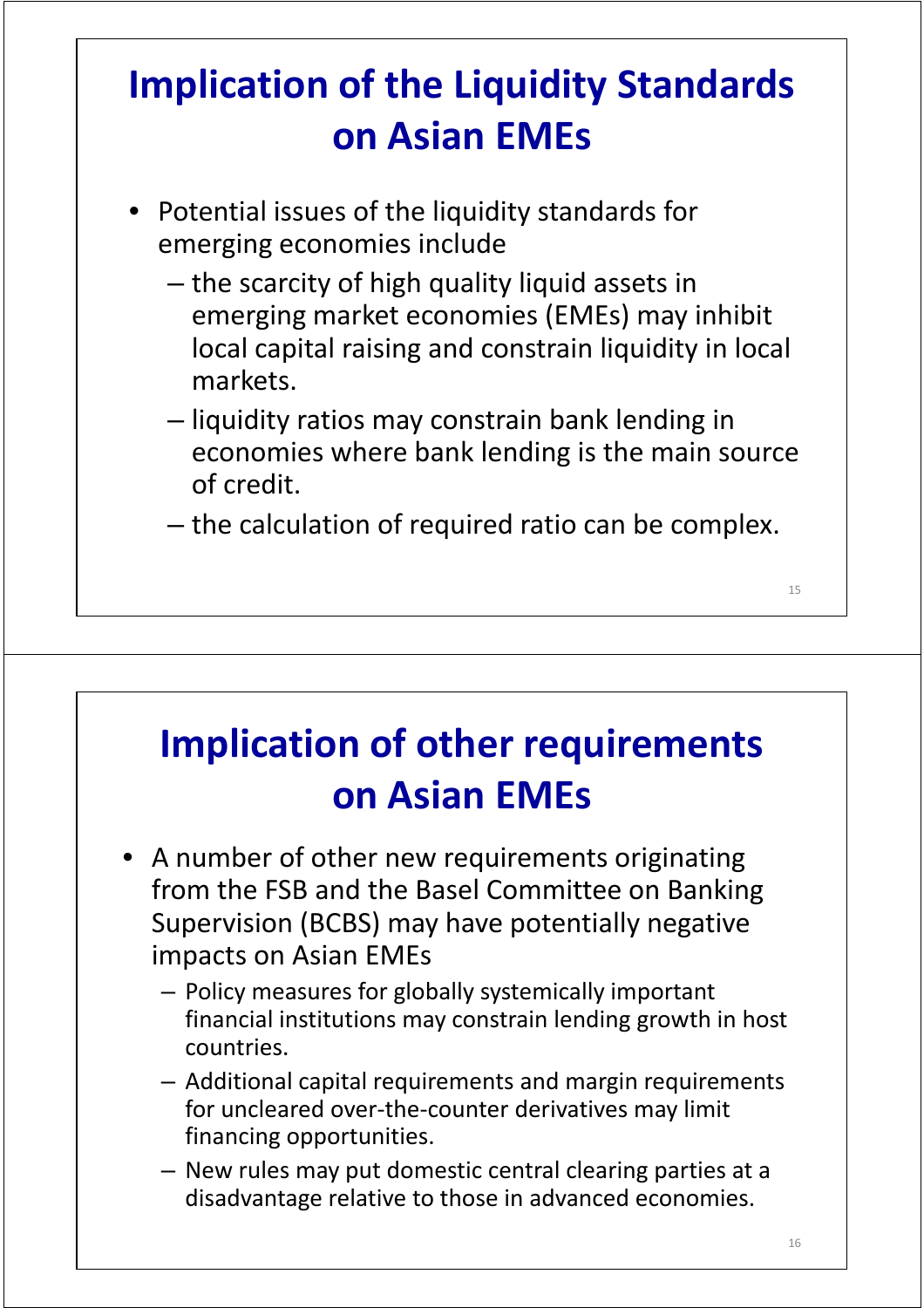# **Recommendations for Financial Regulatory Reforms to help EMEs**

## **Recommendations for Financial Regulatory Reforms to help EMEs**

- International bodies should take into account EMEspecific considerations and concerns in designing new international financial standards and policies.
- The international community should continue to promote the development of supervisory capacity in EMEs, particularly through technical assistance.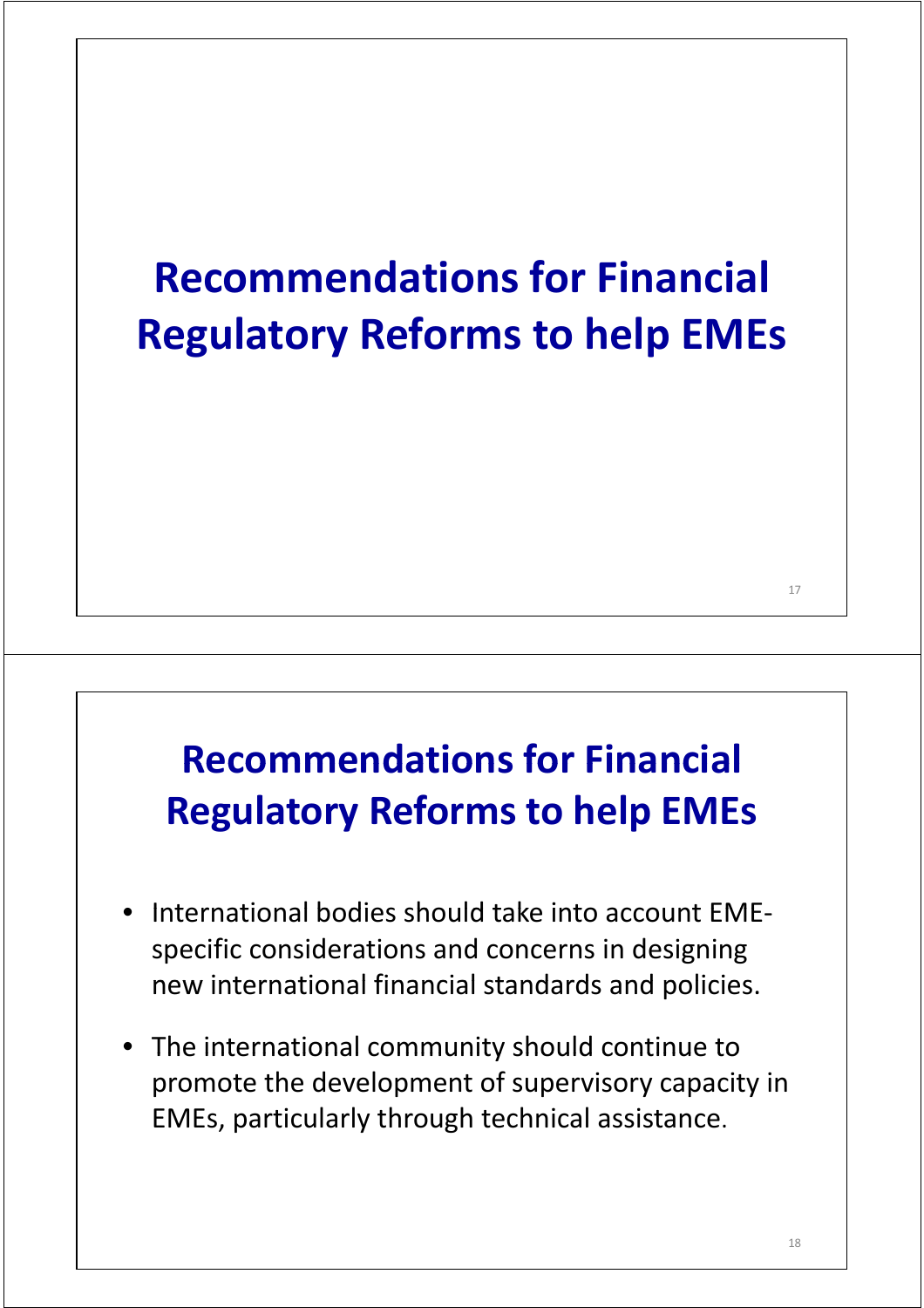## **Recommendations for Financial Regulatory Reforms to help EMEs**

- FSB (2011) emphasizes on:
	- strengthening supervisory independence, resources and capacity
	- adjusting prudential frameworks to reflect the growth in, and the risks arising from, small-scale, non-bank lending and deposit‐taking institutions
	- strengthening the management of foreign exchange risks
	- promoting the development of a domestic investor base
	- $-$  taking measures at both national and regional levels to deepen capital market liquidity; and
	- ensuring the robustness of the infrastructure for clearing and settlement systems and settlement systems

#### **Recommendations for Financial Regulatory Reforms to Help EMEs**

- Identifying potential major systemic risks to Asian economic and financial stability emanating from the GFC and eurozone crisis.
- To sustain Asia's growth, regulators in the region need to:
	- $-$  improve investor-friendly financial regulations
	- ensure predictable and transparent enforcement of financial regulations
	- improve financial infrastructure and corporate governance
- All these strategies taken at the national and regional level may complement the strengthening of Asia's financial system to make it more resilient to any potential crisis risks arising regionally or globally.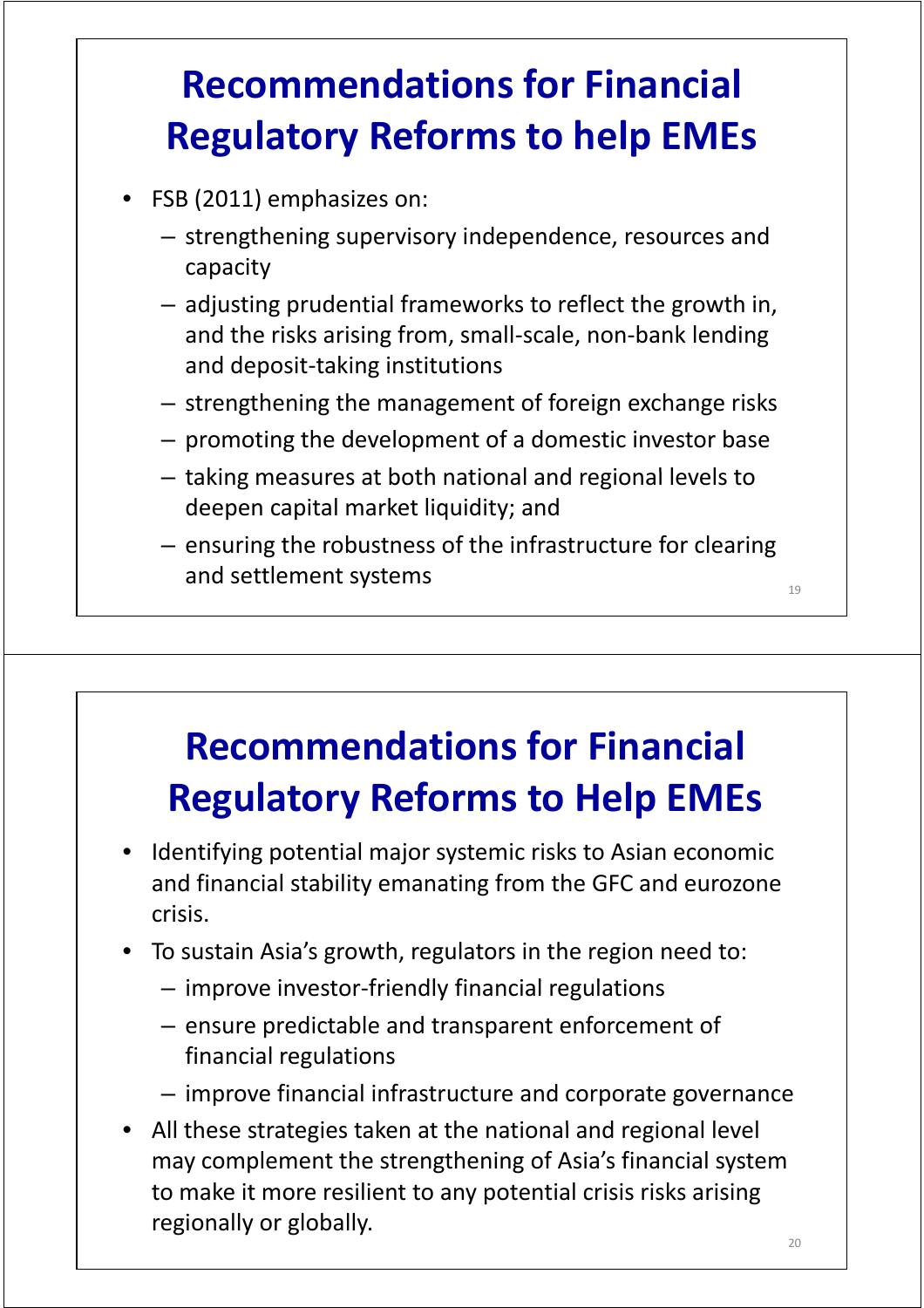# **Financial Regulatory Reforms affecting Long Term Finance**

#### **What is Long Term Investment Finance?**

| ABII I         | Long-term finance is defined as maturities of<br>financing in excess of five years, including sources<br>of financing that have no specific maturity (e.g.,<br>equities).          |  |  |
|----------------|------------------------------------------------------------------------------------------------------------------------------------------------------------------------------------|--|--|
|                | Long-term investment is spending on the<br>tangible and intangible assets that can expand<br>the productive capacity of an economy.                                                |  |  |
| THE WORLD BANK | Long-term financing is critical for investment and<br>necessary to fuel longer-term global growth.                                                                                 |  |  |
|                | Long-term financing can be considered as the<br>process by which the financial system provides<br>the funding to pay for investments that stretch<br>over an extended time period. |  |  |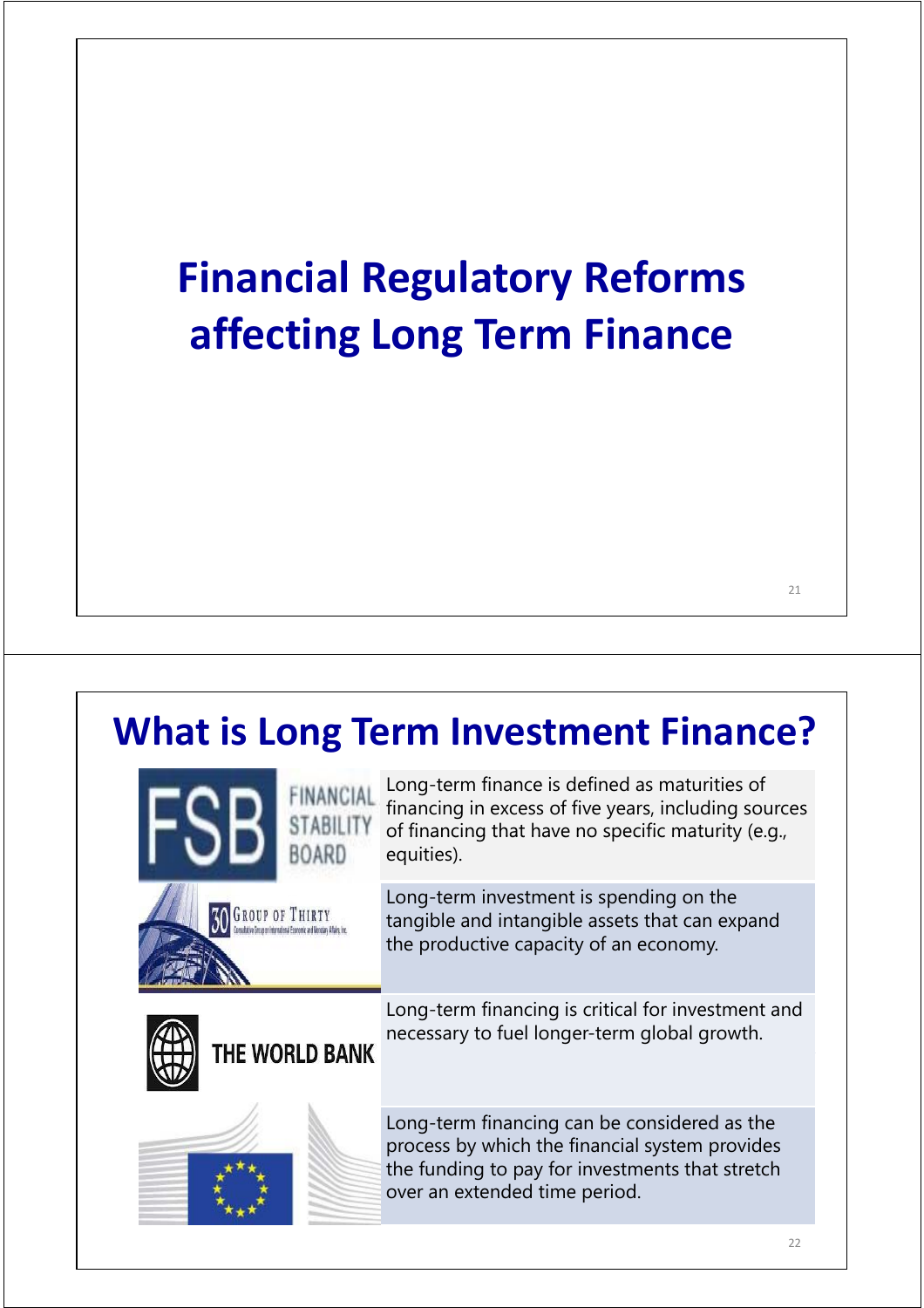#### **What is Long Term Investment Finance?**

- Long‐term investments tend to be *less liquid*, have *maturities that extend beyond the business cycle*, and are *more exposed to changes in credit quality and inflation expectations* rather than short‐term market volatility.
	- public and private infrastructure
	- $-$  equipment and software
	- education and research and development
	- new housing and real estate development
	- construction of oil, gas, and energy facilities, etc.

#### **Institutional Investors**

- Institutional investors such as insurance companies, mutual funds, endowments and pension funds – are suitable providers of long‐term investment capital and funding in the financial system.
- Traditionally, banks have been a key player in the financial system, transforming savings into long‐term capital to finance private sector investment.
- Recently pension funds, insurance companies, and mutual funds are becoming increasingly important players in financial markets.

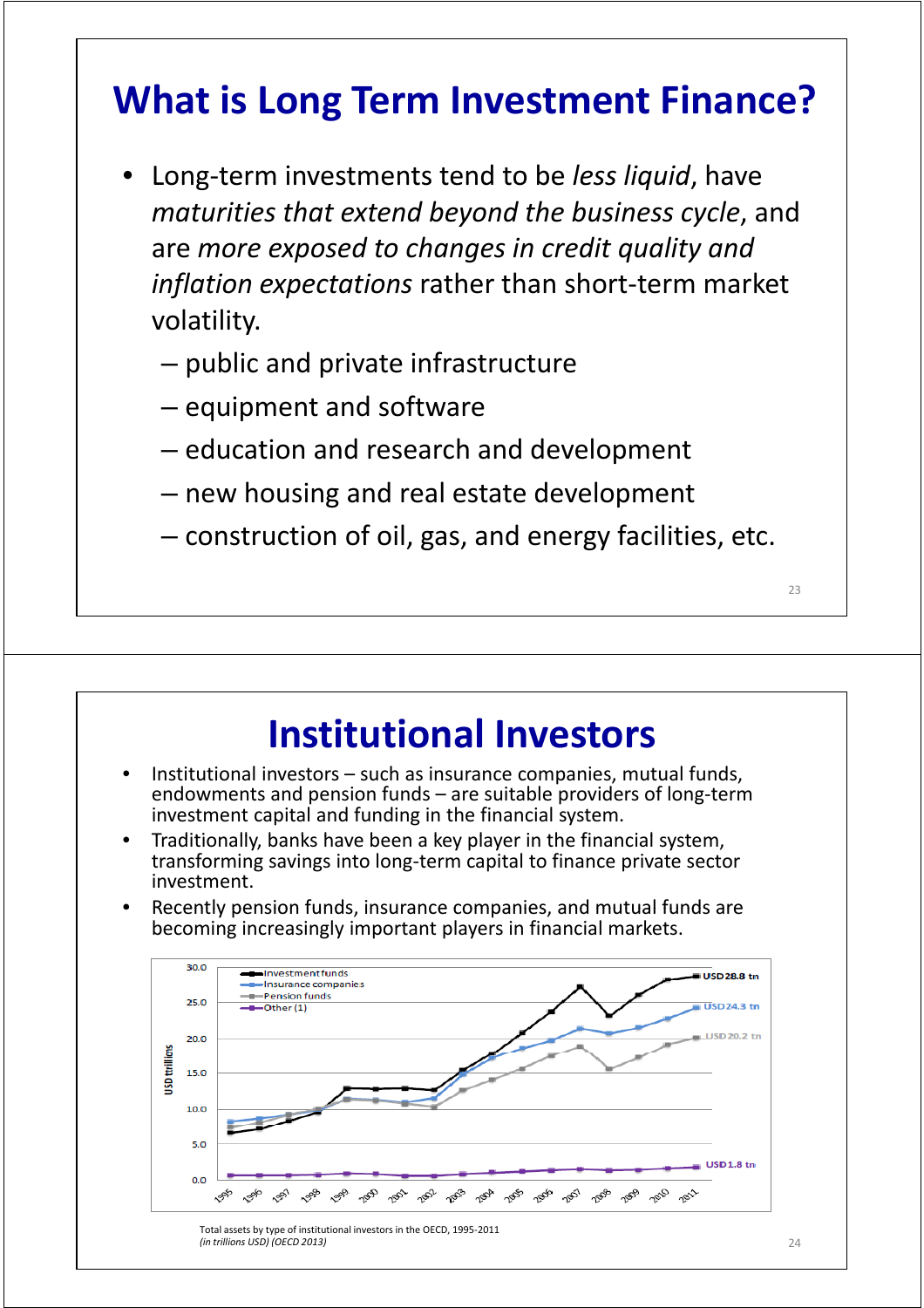## **Financial Regulatory Reforms which may affect Long Term Finance**

- New banking regulations (Basel III) could affect negatively the ability of banks to provide long‐term financing.
- Over‐the‐counter derivatives reforms are likely to influence the supply of long‐term finance for commercial end‐users.
- The on-going shadow banking reforms aim to promote prudent financial intermediation and thereby contribute to more sustainable non-bank financing, including for longterm investments.
- Move to market-consistent valuations and risk-based solvency standards may indirectly affect the ability of pension funds and insurers to act as long-term investors.

#### **Reforms and Long‐Term Financing Gap**

- Emerging long‐term financing gap is particularly acute in the infrastructure sector. It could slow the world economy for years to come and abort attempts by emerging and developing economies to set themselves on a high‐growth path.
- However, there is little tangible evidence to suggest that global financial regulatory reforms have significantly affected to current long‐term financing concerns.
- It is too early to assess the impact of global regulatory reform on the availability of long‐term investment financing.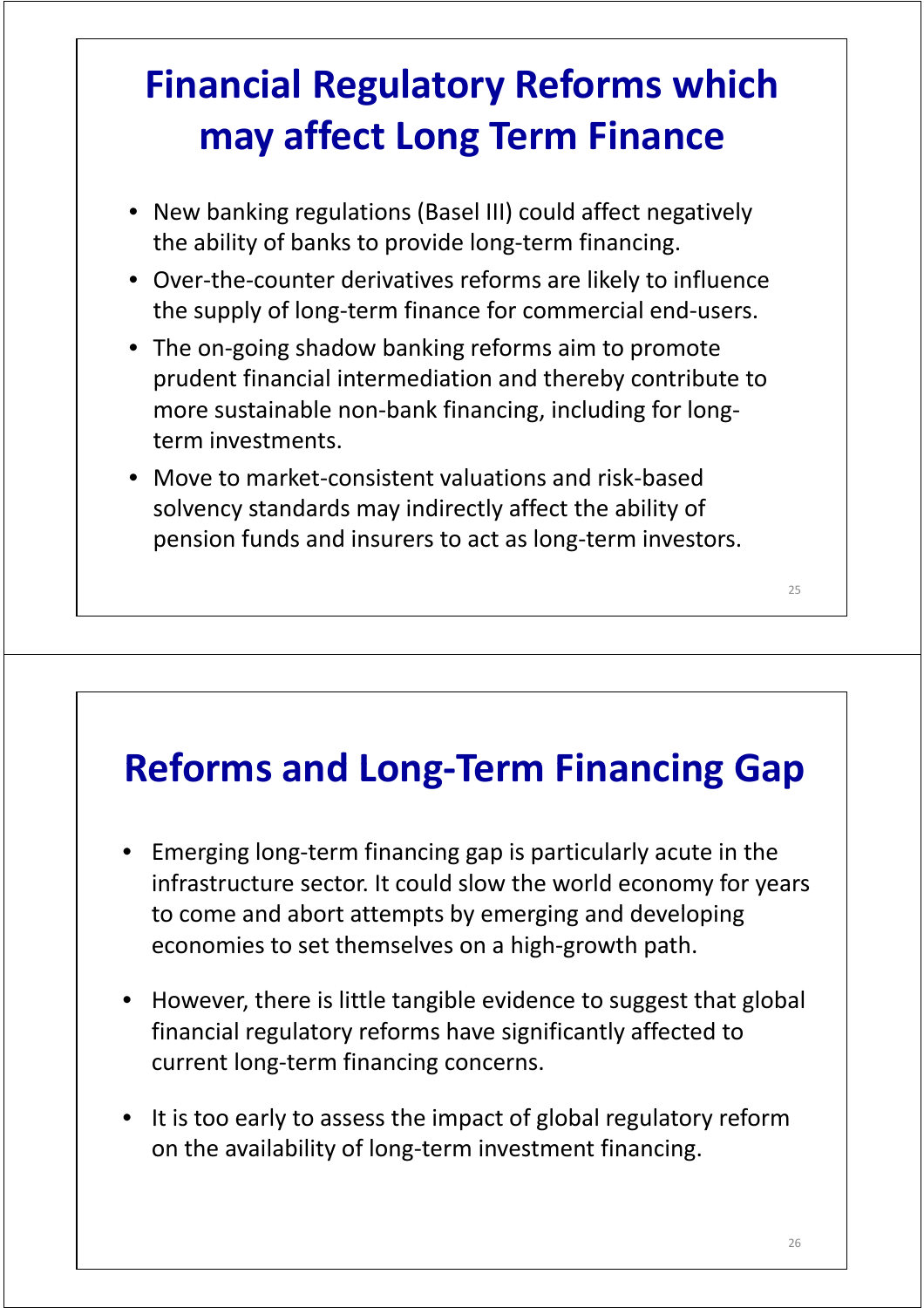#### **How to Develop Long Term Finance in the Asian EMEs**

• From a longer‐term perspective, promoting the development of domestic contractual savings and the capacity of domestic financial systems to intermediate them will foster more and less volatile long-term finance, particularly in EMEs.

# **Conclusion**